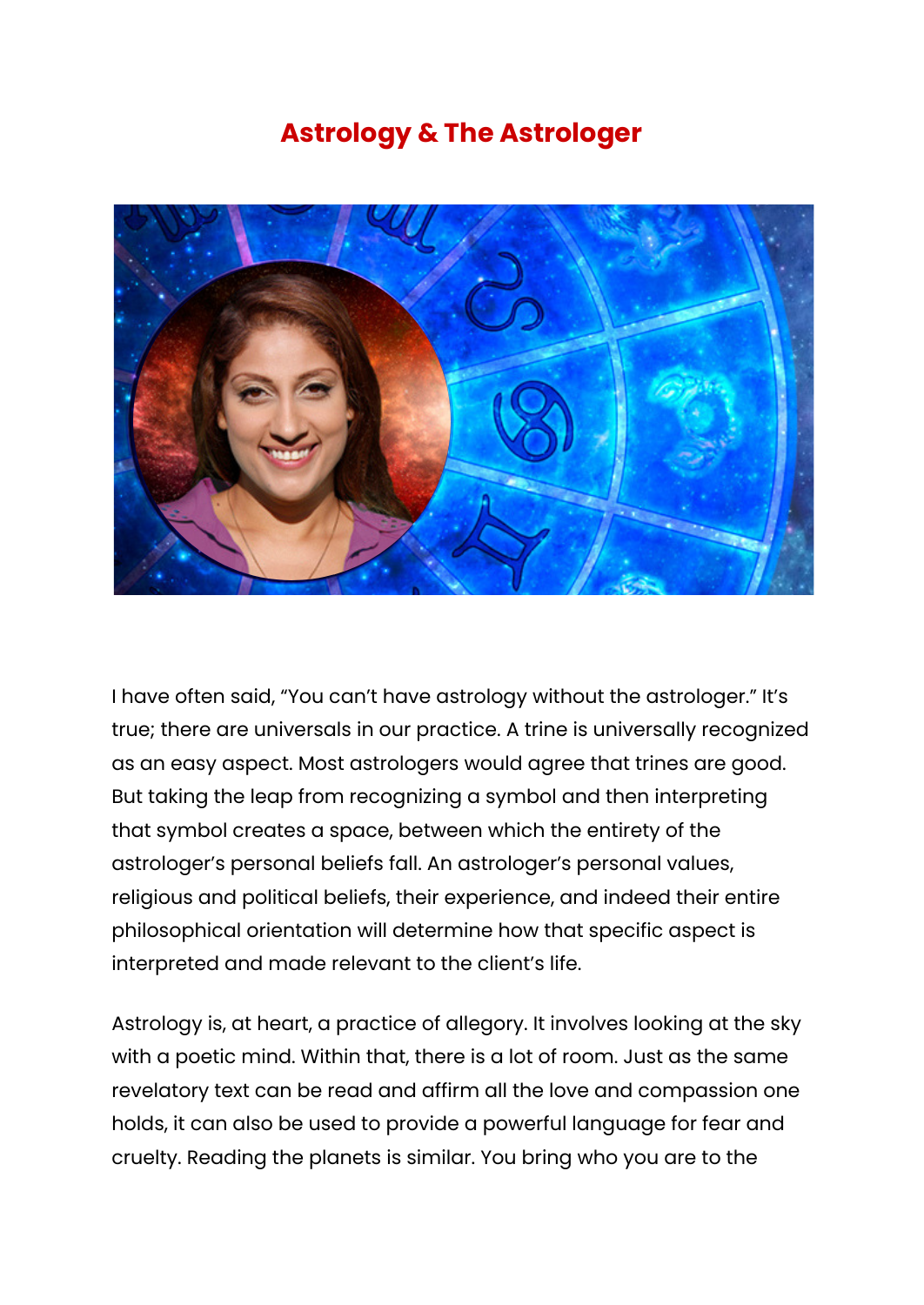reading, and who you at the moment of the reading will determine what you see.

There is no consensus of values among astrologers. We run the gamut of political beliefs, religious affiliations, and worldview. The practice of astrology essentially makes us rebels to the mass consensus and puts us on the fringes. Regardless of the system we use, our status as eccentrics unites us. However, we range in age and experiences, and the prejudices we hold influence our interpretations. If we are lucky, we are aware of it.

I have heard and read some pretty far out interpretations. Far out for me, because when I see the same symbol, my worldview leads me to very different conclusions. In a workshop, I once heard a person talk about Barack Obama's Kenyan Birth Chart. Thankfully, it was one lone intonation. The overwhelming consensus in the room assured reality prevailed. What is interesting is that being a Tea Partier does not disqualify a person from an interest in astrology. I also read in The Mountain Astrologer, by most accounts the bible of the astrological world, an interpretation of the planets that justified racism and scapegoating, despite repeated and widely held statistical data that contradicted the astrologer's assertions. My interpretation of the exact symbol led to very different conclusions.

Here is a functional example. From 2008 to this summer of 2010, we were witness to the rare opposition of Saturn and Uranus. The first exact opposition took place on the USA election date. Now, before we reached the first exact aspect, and as astrologers saw it coming for years, what predictions did you make? I have heard and read a wide range of judgments. There were astrologers who, utilizing this aspect, were predicting the victory of an African- American or a woman. There were those who said the election would be long contested, others who said it would be quickly decided, some who called it for a long-established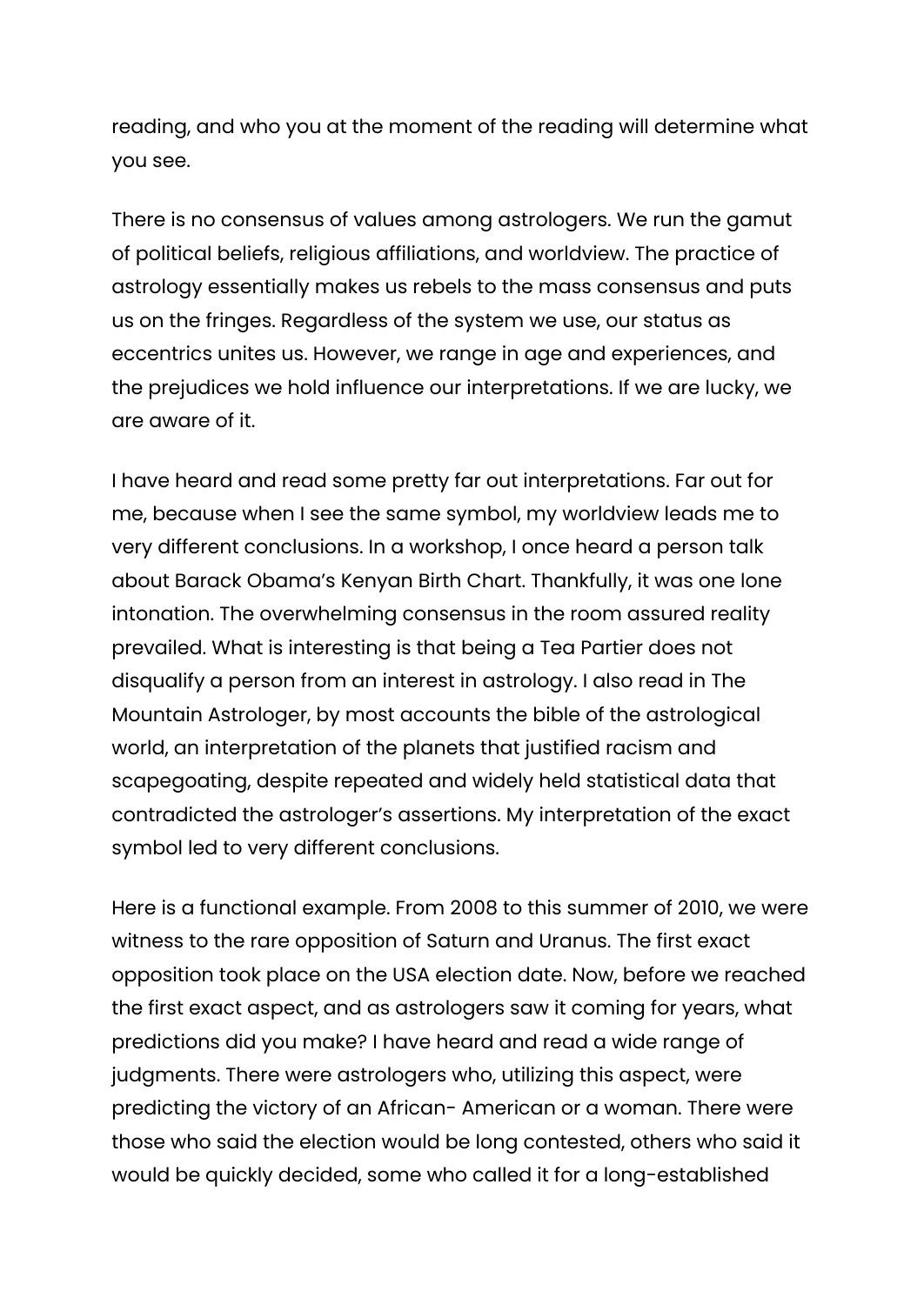politician, and still others who believed the election would lead to an immediate and massive revolt. Now, as we stand back and all exact aspects of these planets are done for the generation, we can consider how the aspect actually played out. How did you call it? Your answer to that question will depend on your experience, not only as an astrologer but also in your entire life.

The judgment you made when interpreting this symbol, before events occurred, speaks volumes about your personal worldview. Is your worldview more Saturnian or more Uranian? If you are more inclined towards one, chances are you favored that planet as the dominant symbol during their standoff. I can see how that would be an uncomfortable notion to those of us who like to see our practice as an impartial science. The truth is, even in science the role of the observer is understandably called into question. Whether you understand what we do as a science or a practice in divination, as Carl Jung's experiments proved long ago, the role of the observer is paramount to judgment.

Because we, as astrologers, are strolling the halls of the poetic, we make room for various perceptions regardless of their tangibility. Like the creationist who refuses to acknowledge the overwhelming evidence of evolution, to be an astrologer involves giving yourself permission to move beyond the concrete and into the allegorical, and bringing it down to earth and making it real. Just as the creationist does not have to compete with evolution, we as astrologers don't have to justify our practice as a science. We are subjective in our practice, even if the objective remains.

I am aware as I reveal my perception of these experiences, I am also revealing much about my worldview and how I interpret the planets. The key question involves self-awareness and purpose. Why to we practice astrology? Our answers as astrologers will vary. A glimpse into secrets, a belief in fate, an aid in self-determination, a desire to know the future, a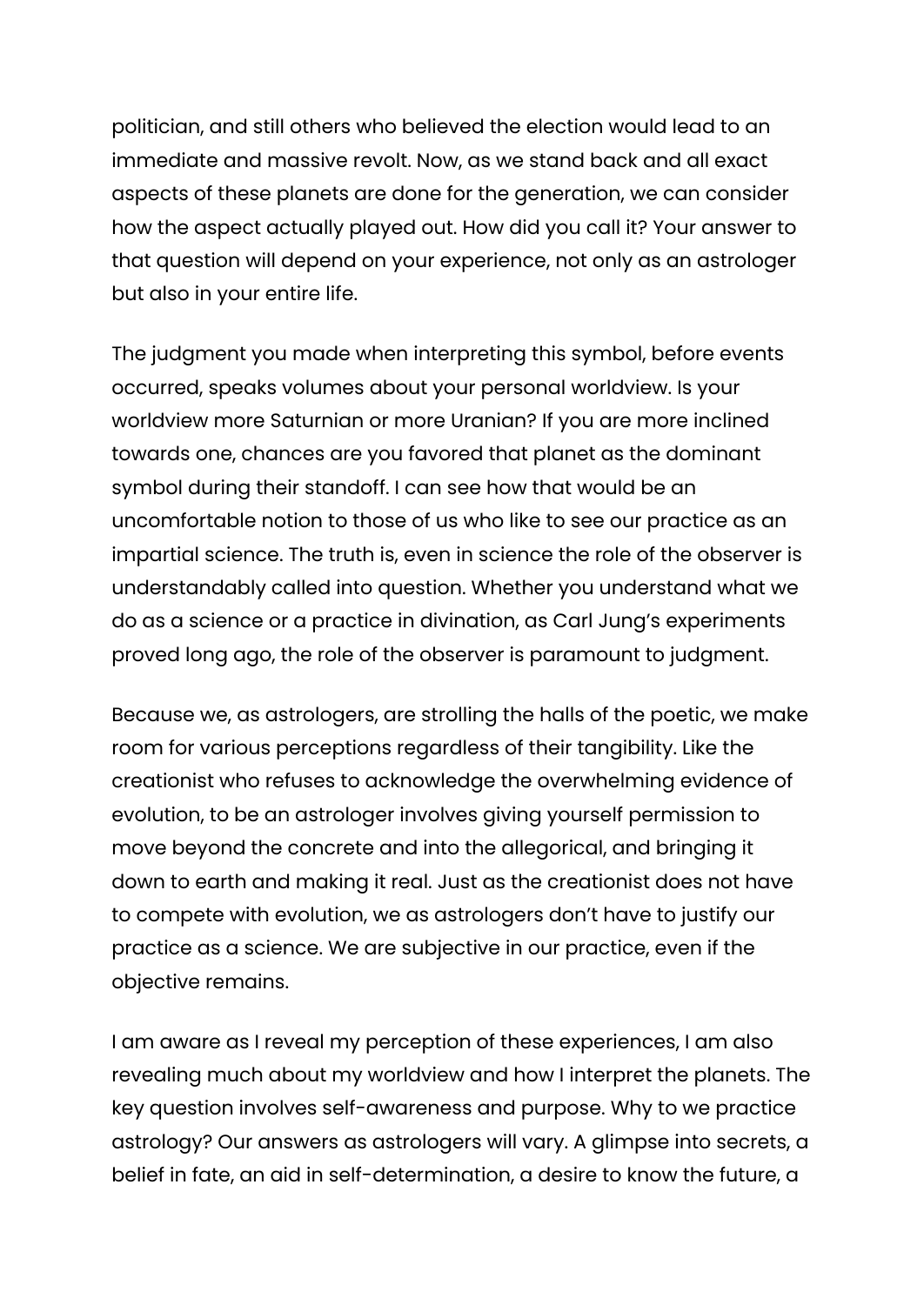new-age assertion of inner authority, a practice of one's spirituality or intuition, the assertion of a loving world, the assertion of a cruel world; these are all varied, complex, yet valid motivations that bring us to the practice. What do we get out of it? Again, reflection will lead to as varied answers as there are practitioners; comfort, security, spiritual connection, assuredness, even the self-importance that comes from thinking you know something that others don't, and a million other reasons are why a person would be drawn to astrology. But the thing is, our motivation will determine our interpretations. That's where we are encouraged to develop a mirror into ourselves and become more selfaware. I do believe it is the single greatest thing we can do to help our practice, on a personal level grow stronger and collectively help each other to bring our practice out of the dark, mysterious corners of flea markets and into an area of intelligent consideration and philosophical conversation.

For me, it is the glimpse into the mystery that leads me to have more compassion and appreciate our commonality of experience that guides my practice. Astrology somehow makes me feel closer to my highest ideals. Even if I can't live up to them all the time, as I am fallibly human, there is some enchantment that happens when I look at a chart. It returns me to the love I know we all are capable of. I also adore that, when I practice astrology, I am participating in a unifying activity and celebrate my values of inclusively. Each culture and religion on the planet has contributed to the development of astrology in some way. When I practice astrology, I am connected to all of them and celebrate our inherent cohesion. These reasons reflect my upbringing, as a child of Toronto, one of the most diverse places on the planet. I assert the best of my Canadian heritage, as I have come to know it, when I look at the sky. But that's just me, it's who I am, and my astrology reflects who I am as a person and astrologer. My values involve diversity, and as such, allowing others the same latitude. Even when I don't like the conclusions